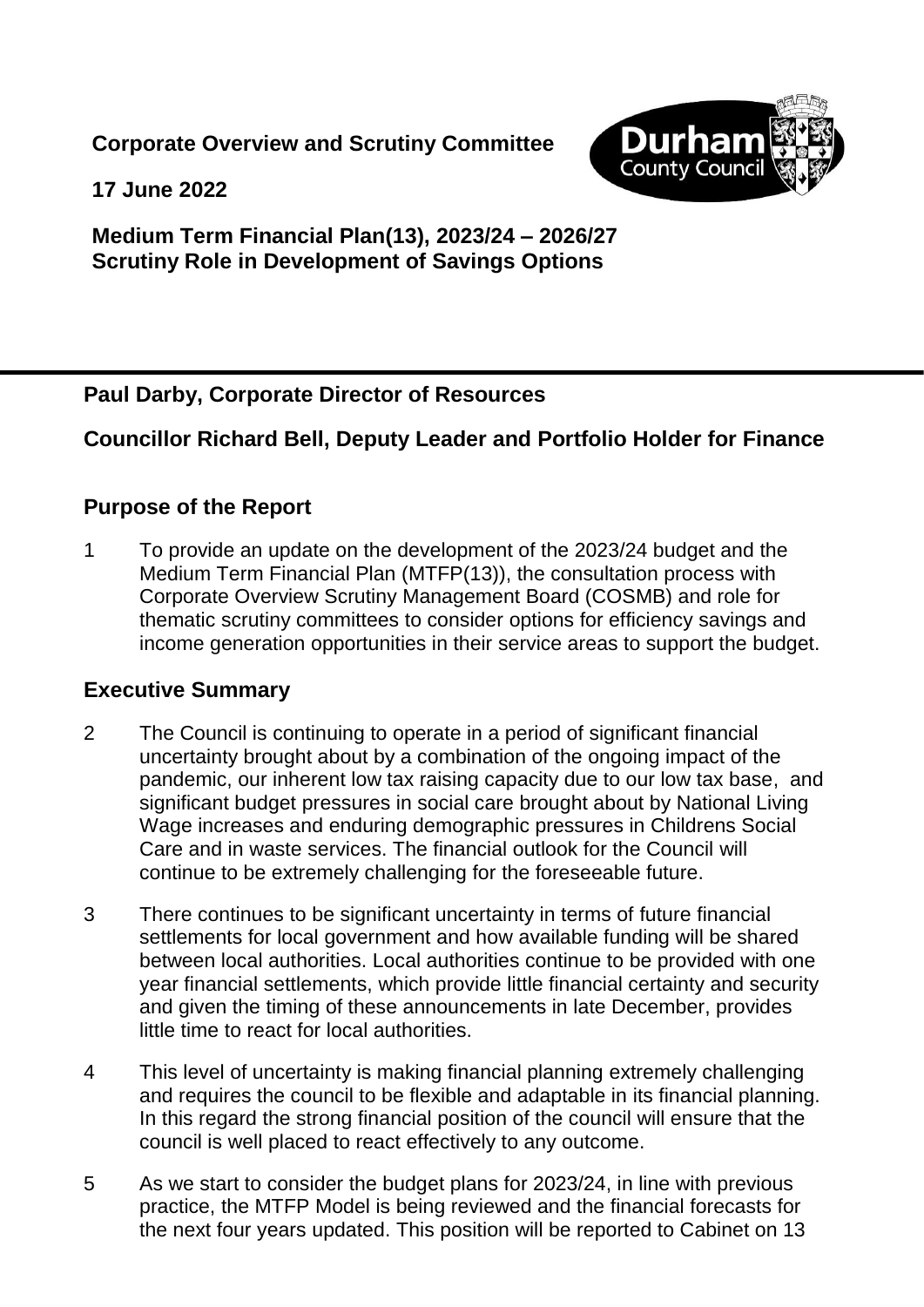July. The last MTFP update report was the 23 February 2022 Council budget report where the forecast at that time was for a £16.607 million budget shortfall in 2023/24 with a £29.987 million shortfall over the period to 2025/26

- 6 The achievement of an additional £29.987 million of savings would be extremely challenging and should not be under-estimated – more so given the savings that the council has been required to achieve in the last ten years. The emphasis since 2011/12 has been to minimise savings from front line services by protecting them wherever possible whilst maximising savings in management and support functions and by targeting increased income from charging. This is becoming much more difficult however, as the scope for further savings in managerial and back office efficiencies is becoming exhausted following the delivery of £250 million of savings up to 31 March 2023.
- 7 Savings plans will need to be developed for consideration for 2023/24 and in future years. Having plans in place will enable the council to react to the outcome of the 2023/24 local government finance settlement, which is expected to be announced in December 2022.
- 8 COSMB will continue to have an important role in reviewing the overarching MTFP(13) process. In addition however it is recommended that the thermatic scrutiny committees have a role in developing options for efficiency savings and income generation options in their respective servive/functional areas.
- 9 In this regard thematic scrutiny committees will consider the optimum approach to developing opions, with the ability to set up task and finish groups or using the full committee membership to assess and analyse options. Thematic scrutiny committees will need support from service managers and finance to ensure that the required level of information is provided to enable the development of options to be carried out effectively.

#### **Recommendations**

- 10 COSMB is asked to:
	- (a) note the ongoing overarching role of COSMB in reviewing and assessing the councils approach to the development of MTFP(13);
	- (b) note the role for thematic scrutiny committees in developing options for efficiency savings or income generation opportunities which could contribute to closing the forecast £29.987 million savings shortfall across the MTFP(13) period;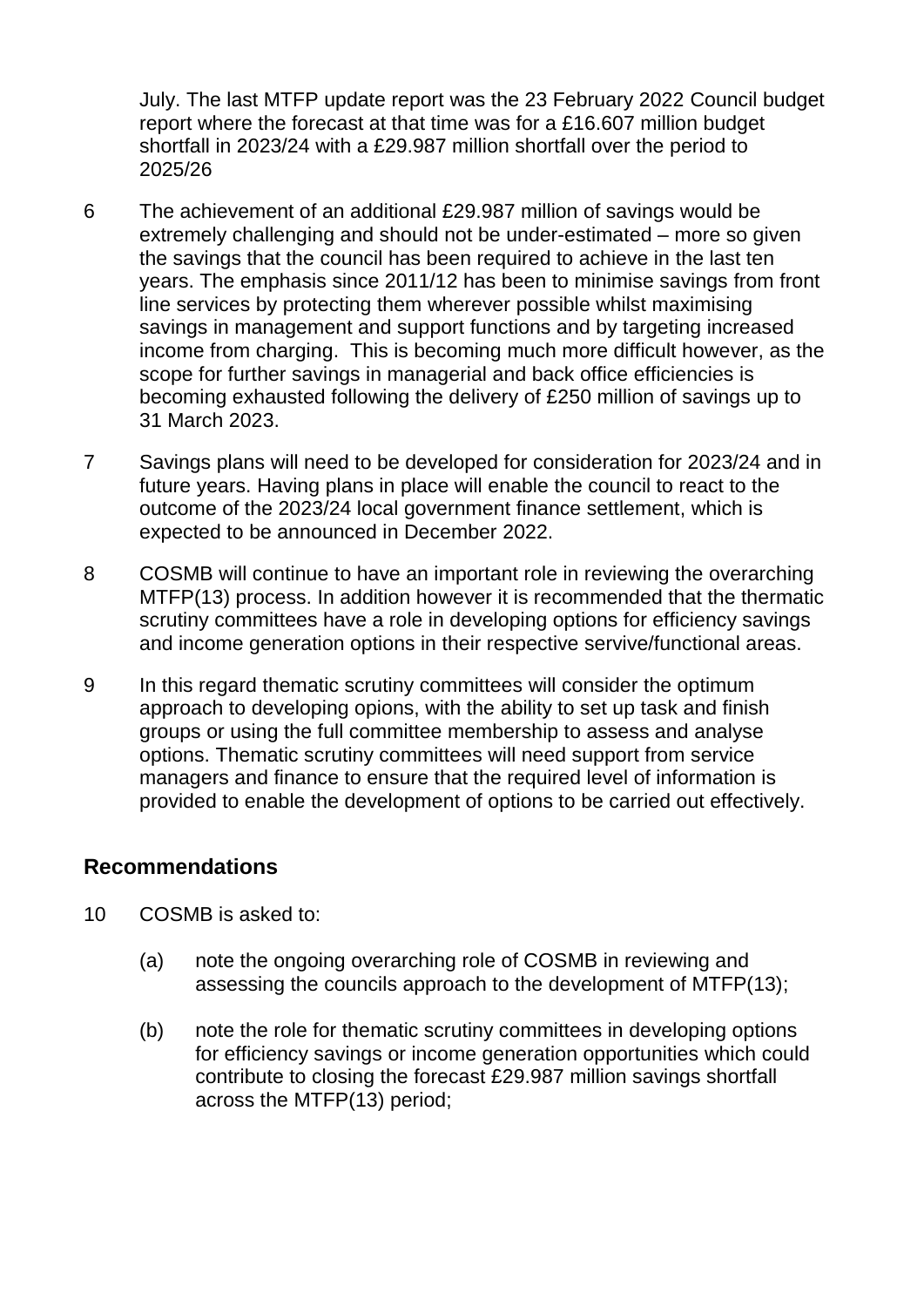# **Background**

- 11 To ensure the 2023/24 budget and MTFP(13) can be developed effectively and savings targets delivered in time to produce a balanced budget, it is important that a robust plan and timetable is agreed and followed.
- 12 The council is committed to strong financial governance and getting value for money whilst ensuring that any council tax increases are justified and affordable.
- 13 The current MTFP(12) forecast that the Council agreed on 23 February 2022 covers the four year period 2022/23 to 2025/26. This report covers the MTFP(13) four year planning period 2023/24 to 2026/27.
- 14 It is prudent that the council continues to plan across a four year timeframe. During this period the Council will continue to face significant and unavoidable budget pressures, especially relating to the inflationary impacts on energy and fuel impacts, the National Living Wage uplifts, Social Care and Waste pressures whilst facing the uncertainty over the impact of the FFR and future pay awards.
- 15 Planning across the medium term in this way ensures that decisions can be made in the knowledge of the likely financial position of the Council and provides a basis for effective decision making taking account of the best estimates of income and expenditure.
- 16 Savings plans will need to be developed for consideration for 2023/24 and in future years. Having plans in place will enable the council to react to the outcome of the 2023/24 local government finance settlement, which is expected to be announced in December 2022.

# **MTFP(13) Timetable**

17 A high level timetable up to Budget setting in February 2023 is detailed below. This timetable details the continuing role for COSMB in reviewing the council approach to the development of MTFP(13):

| <b>Date</b>     | <b>Action</b>                                                                       |
|-----------------|-------------------------------------------------------------------------------------|
| 13 July 2022    | MTFP(13) update and LCTRS Review report to<br>Cabinet                               |
| September 2022  | Corporate Overview and Scrutiny Management<br>Board consider 13 July Cabinet Report |
| 12 October 2022 | <b>MTFP update Report to Cabinet</b>                                                |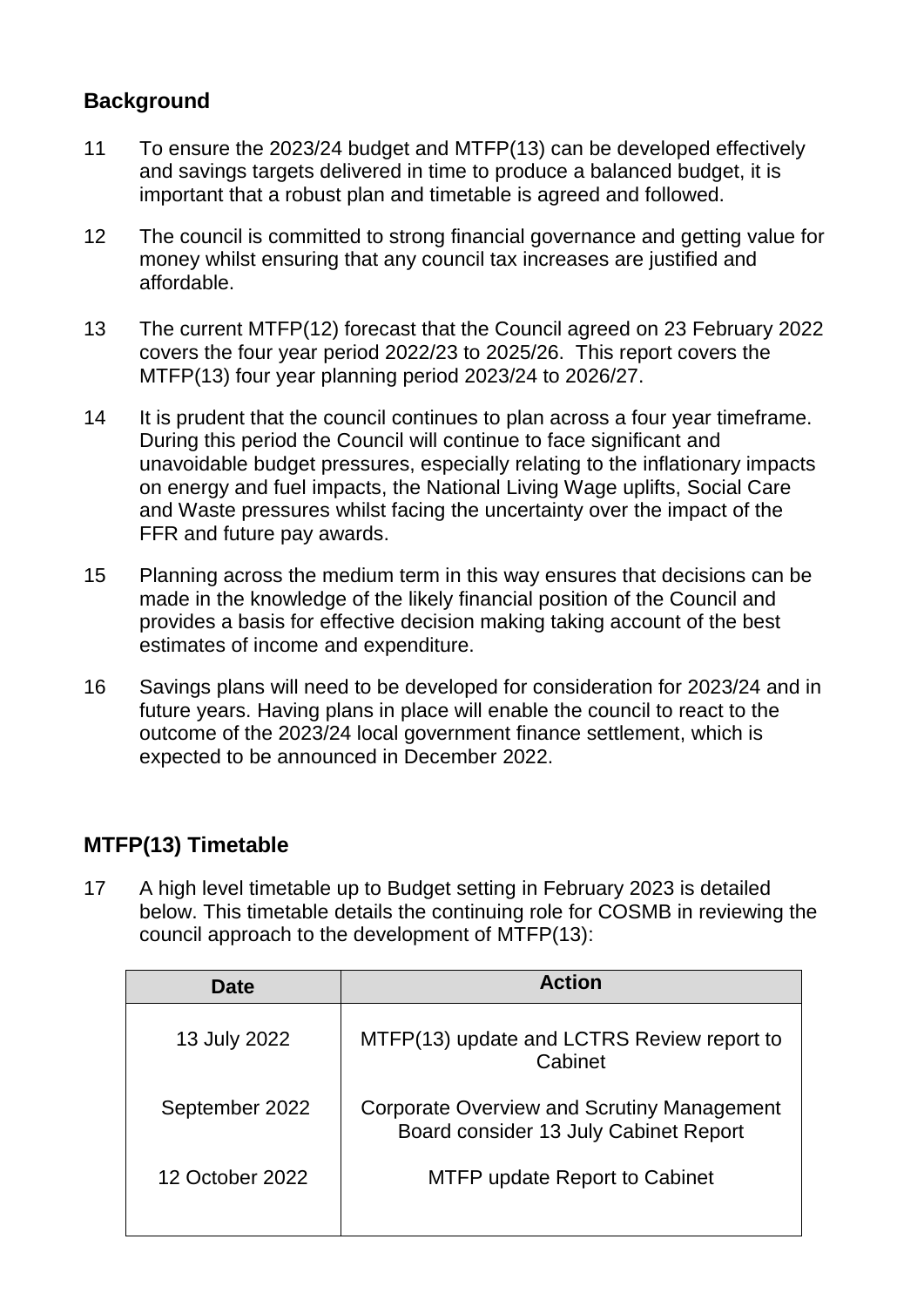| Date                     | <b>Action</b>                                                                                                                          |
|--------------------------|----------------------------------------------------------------------------------------------------------------------------------------|
| October/November<br>2022 | Corporate Overview and Scrutiny Management<br>Board consider 12 October Cabinet Report.<br>Consultation on 2023/24 Budget and MTFP(13) |
| 14 December 2022         | MTFP report to Cabinet – outcome of Budget<br>Consultation                                                                             |
| December 2022            | Corporate Overview and Scrutiny Management<br>Board consider 14 December Cabinet Report                                                |
| 18 January 2022          | MTFP report to Cabinet – analysis of provisional<br>local government settlement                                                        |
| January 2023             | Corporate Overview and Scrutiny Management<br>Board consider 18 January Cabinet Report                                                 |
| 8 February 2023          | <b>Budget Report to Cabinet</b>                                                                                                        |
| February 2023            | Corporate Overview and Scrutiny Management<br>Board consider 8 February Cabinet Report                                                 |
| 22 February 2023         | Council Budget and MTFP report                                                                                                         |

# **Proposed Consultation Programme**

- 18 Based on the best practice that has developed over previous consultations, it is once again proposed that we consult using our existing County Durham Partnership networks during October and November. This will include the fourteen Area Action Partnerships (AAPs) and the thematic partnerships that support the County Durham Partnership. Additional work will be undertaken with special interest groups and there will be an opportunity for residents to respond electronically via the council's website which will be promoted through the council's presence on various social media platforms.
- 19 In addition, thematic Scrutiny Committees are being tasked with identifying options for efficiency savings and increased income in their service areas, the outcome of which will inform the Cabinets MTFP(13) deliberations. It is hoped any savings identified and supported by Cabinet will be able to support the 2023/24 and future years budgets. The Corporate Overview and Scrutiny Management Board will provide scrutiny of the MTFP(13) and budget setting process as usual.
- 20 It is recognised that the role for thematic scrutiny committees is a new development which will need supporting by service managers and finance. Each thematic scrutiny committee can determine their favoured approach to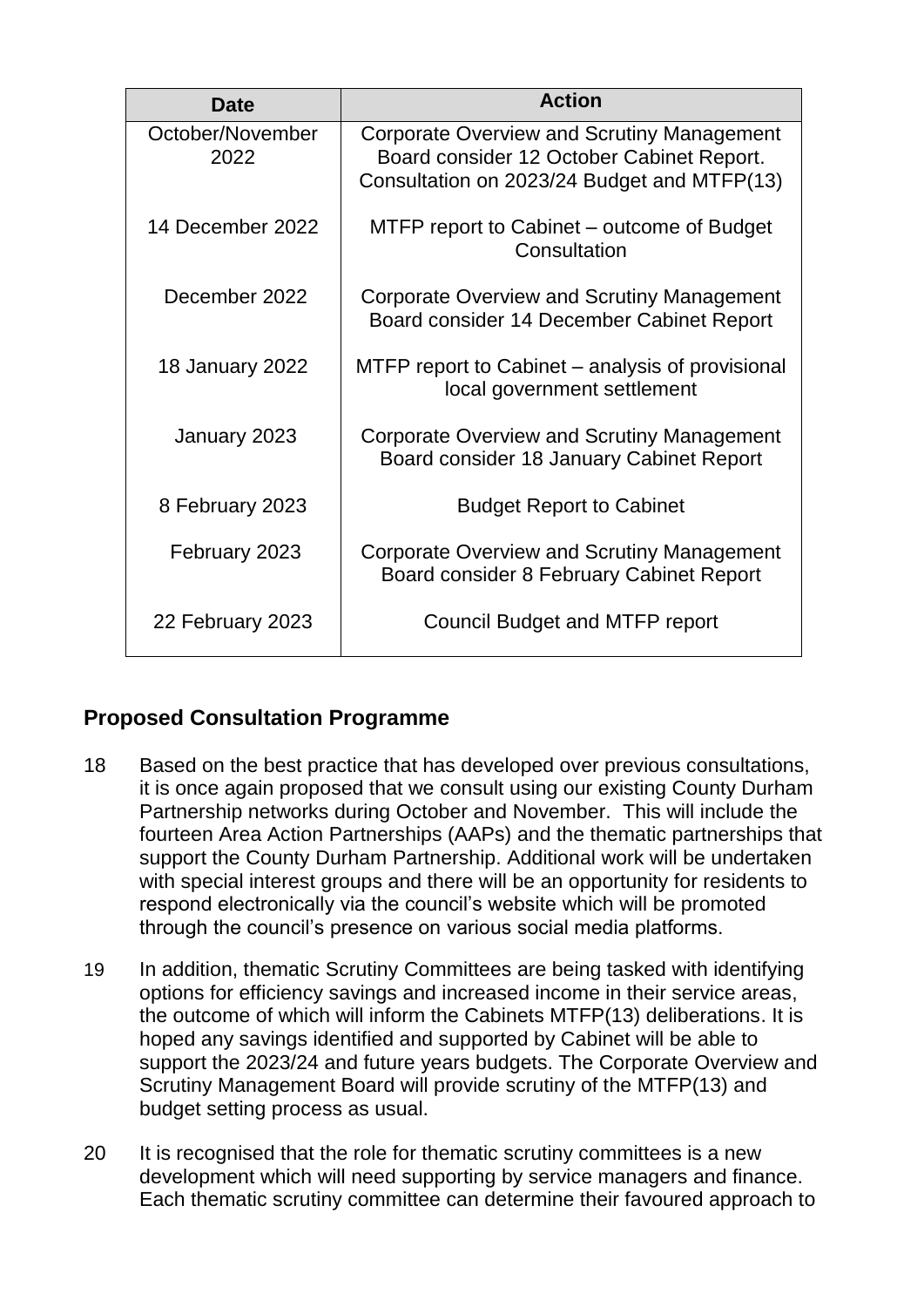determine which functional areas they wish to review and how they wish to progress the process.

21 It is hoped that options can be developed which could be provided to Cabinet for consideration by the end of 2022 although it is recognised some reviews may take a little longer but could support the future MTFP.

# **Conclusion**

- 84 The council continues to face significant financial uncertainty for the MTFP(13) planning period, coving the financial years 2023/24 to 2026/27. The uncertainty relating to future government financial settlements is exacerbated by the ongoing impact of the pandemic alongside increases in base budget pressures from inflation, national living wage, social care and waste disposal.
- 85 Planning is continuing in relation to the identification of savings to enable future years budgets to be balanced. In this regard it is recommended that thematic scrutiny committes consider options for efficiency savings and income generation opportunities in their service areas which can be recommended to Cabinet for inclusion in MTFP(13).

## **Background papers**

23 February 2022 Council Budget Report

# **Author(s)**

Jeff Garfoot Tel: 03000 261946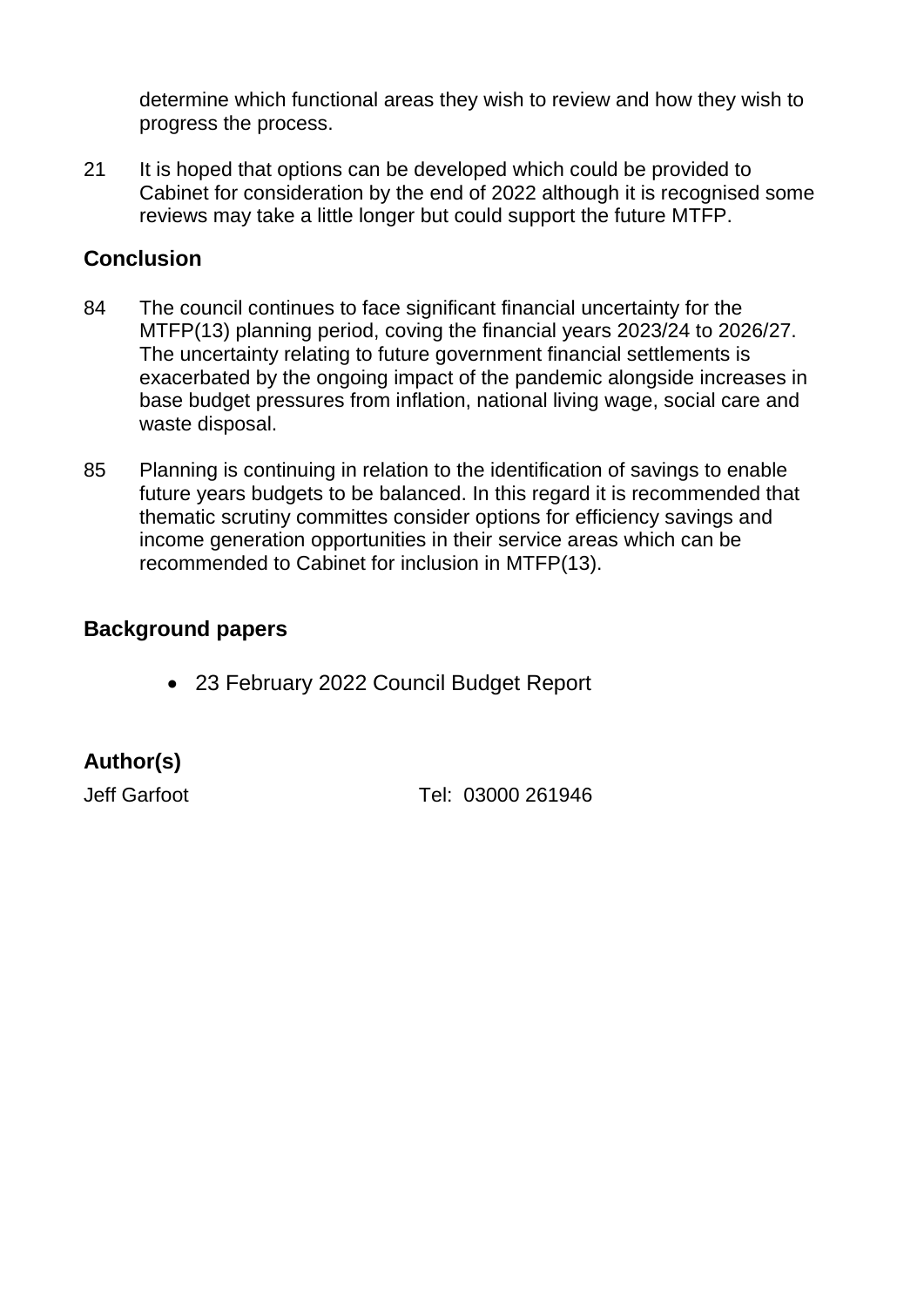# **Appendix 1: Implications**

#### **Legal Implications**

The council has a statutory responsibility to set a balanced budget for 2023/24. It also has a fiduciary duty not to waste public resources.

#### **Finance**

The report highlights that at this stage £16.607 million of savings are required to balance the 2023/24 budget with £29.907 million across the next three years. Work will continue over the coming months to identify savings to balance the budget across the MTFP(13) period.

#### **Consultation**

Consultation on the 2023/24 budget and MTFP(13) will include engagement via existing County Durham Partnership networks during October and November. This will include the fourteen Area Action Partnerships (AAPs) and the thematic partnerships that support the County Durham Partnership. Additional work will be undertaken with special interest groups and there will be an opportunity for residents to respond electronically via the council's website which will be promoted through the council's presence on various social media platforms.

The thematic Scrutiny Committees are also being tasked with identifying options for efficiency savings and increased income in their service areas, the outcome of which will inform the Cabinets MTFP(13) deliberations. The Corporate Overview and Scrutiny Management Board will provide scrutiny of the MTFP(13) and budget setting process.

# **Equality and Diversity / Public Sector Equality Duty**

Under section 149 of the Equality Act 2010 all public authorities must, in the exercise of their functions, "have due regard to the need to" eliminate conduct that is prohibited by the Act. Such conduct includes discrimination, harassment and victimisation related to protected characteristics but also requires public authorities to have due regard to the need to advance equality of opportunity and foster good relations between persons who share a "relevant protected characteristic" and persons who do not. This means consideration of equality analysis and impacts is an essential element that Members must take into account when considering these savings proposals.

# **Climate Change**

The council budget will be developed to provide resource to enable the council to meet the requirements set out in the council's Climate Change Emergency Response Plan.